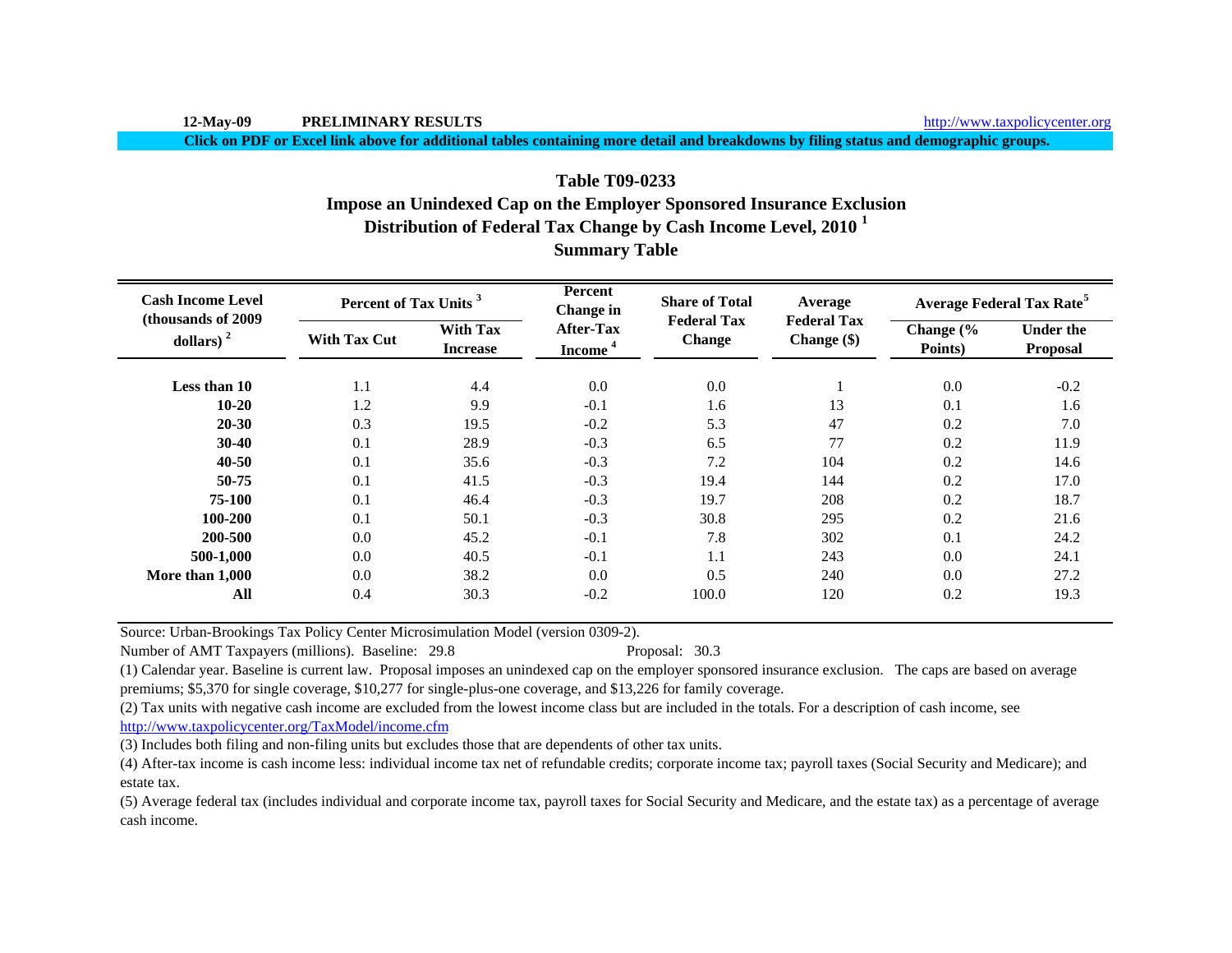#### **Table T09-0233 Impose an Unindexed Cap on the Employer Sponsored Insurance Exclusion Distribution of Federal Tax Change by Cash Income Level, 2010 <sup>1</sup> Detail Table**

| <b>Cash Income Level</b><br>(thousands of 2009) | Percent of Tax Units |                                    | Percent<br>Change in                    | <b>Share of Total</b><br><b>Federal Tax</b> | <b>Average Federal Tax Change</b> |         | <b>Share of Federal Taxes</b> |                              | Average Federal Tax Rate <sup>5</sup> |                              |
|-------------------------------------------------|----------------------|------------------------------------|-----------------------------------------|---------------------------------------------|-----------------------------------|---------|-------------------------------|------------------------------|---------------------------------------|------------------------------|
| dollars)                                        | <b>With Tax Cut</b>  | <b>With Tax</b><br><b>Increase</b> | <b>After-Tax</b><br>Income <sup>4</sup> | Change                                      | <b>Dollars</b>                    | Percent | Change (%<br>Points)          | <b>Under the</b><br>Proposal | Change (%<br>Points)                  | <b>Under the</b><br>Proposal |
| Less than 10                                    | 1.1                  | 4.4                                | 0.0                                     | 0.0                                         |                                   | $-3.8$  | 0.0                           | 0.0                          | 0.0                                   | $-0.2$                       |
| $10 - 20$                                       | 1.2                  | 9.9                                | $-0.1$                                  | 1.6                                         | 13                                | 5.6     | 0.0                           | 0.3                          | 0.1                                   | 1.6                          |
| $20 - 30$                                       | 0.3                  | 19.5                               | $-0.2$                                  | 5.3                                         | 47                                | 2.7     | 0.0                           | 1.8                          | 0.2                                   | 7.0                          |
| $30 - 40$                                       | 0.1                  | 28.9                               | $-0.3$                                  | 6.5                                         | 77                                | 1.9     | 0.0                           | 3.1                          | 0.2                                   | 11.9                         |
| $40 - 50$                                       | 0.1                  | 35.6                               | $-0.3$                                  | 7.2                                         | 104                               | 1.6     | 0.0                           | 4.0                          | 0.2                                   | 14.6                         |
| 50-75                                           | 0.1                  | 41.5                               | $-0.3$                                  | 19.4                                        | 144                               | 1.4     | 0.1                           | 12.6                         | 0.2                                   | 17.0                         |
| 75-100                                          | 0.1                  | 46.4                               | $-0.3$                                  | 19.7                                        | 208                               | 1.3     | 0.1                           | 13.6                         | 0.2                                   | 18.7                         |
| 100-200                                         | 0.1                  | 50.1                               | $-0.3$                                  | 30.8                                        | 295                               | 1.0     | 0.0                           | 26.8                         | 0.2                                   | 21.6                         |
| 200-500                                         | 0.0                  | 45.2                               | $-0.1$                                  | 7.8                                         | 302                               | 0.4     | $-0.1$                        | 15.9                         | 0.1                                   | 24.2                         |
| 500-1.000                                       | 0.0                  | 40.5                               | $-0.1$                                  | 1.1                                         | 243                               | 0.2     | $-0.1$                        | 6.8                          | 0.0                                   | 24.1                         |
| More than 1,000                                 | 0.0                  | 38.2                               | 0.0                                     | 0.5                                         | 240                               | 0.0     | $-0.1$                        | 15.1                         | 0.0                                   | 27.2                         |
| All                                             | 0.4                  | 30.3                               | $-0.2$                                  | 100.0                                       | 120                               | 0.9     | 0.0                           | 100.0                        | 0.2                                   | 19.3                         |

## **by Cash Income Level, 2010 <sup>1</sup> Baseline Distribution of Income and Federal Taxes**

| <b>Cash Income Level</b><br>(thousands of 2009) | Tax Units <sup>3</sup>       |                     | Average                    | Average<br><b>Federal Tax</b> | <b>Average After-</b>   | Average<br><b>Federal Tax</b> | <b>Share of Pre-</b><br><b>Tax Income</b> | <b>Share of Post-</b><br><b>Tax Income</b> | <b>Share of</b><br><b>Federal Taxes</b> |
|-------------------------------------------------|------------------------------|---------------------|----------------------------|-------------------------------|-------------------------|-------------------------------|-------------------------------------------|--------------------------------------------|-----------------------------------------|
| dollars) $2$                                    | <b>Number</b><br>(thousands) | Percent of<br>Total | <b>Income</b><br>(Dollars) | <b>Burden</b><br>(Dollars)    | Tax Income<br>(Dollars) | Rate <sup>5</sup>             | Percent of<br><b>Total</b>                | Percent of<br>Total                        | Percent of<br>Total                     |
| Less than 10                                    | 14,522                       | 9.5                 | 5,581                      | $-13$                         | 5,594                   | $-0.2$                        | 0.8                                       | 0.9                                        | 0.0                                     |
| $10 - 20$                                       | 21,822                       | 14.2                | 15,371                     | 235                           | 15,136                  | 1.5                           | 3.1                                       | 3.8                                        | 0.3                                     |
| 20-30                                           | 20,860                       | 13.6                | 25,204                     | 1,715                         | 23,490                  | 6.8                           | 4.9                                       | 5.6                                        | 1.7                                     |
| 30-40                                           | 15,359                       | 10.0                | 35,380                     | 4,139                         | 31,242                  | 11.7                          | 5.0                                       | 5.5                                        | 3.1                                     |
| 40-50                                           | 12,697                       | 8.3                 | 45,565                     | 6,558                         | 39,007                  | 14.4                          | 5.3                                       | 5.7                                        | 4.0                                     |
| 50-75                                           | 24,754                       | 16.2                | 62,777                     | 10,501                        | 52,276                  | 16.7                          | 14.3                                      | 14.8                                       | 12.5                                    |
| 75-100                                          | 17,361                       | 11.3                | 88,126                     | 16,240                        | 71.886                  | 18.4                          | 14.1                                      | 14.2                                       | 13.6                                    |
| 100-200                                         | 19.119                       | 12.5                | 135,956                    | 29,098                        | 106,858                 | 21.4                          | 24.0                                      | 23.3                                       | 26.8                                    |
| 200-500                                         | 4.732                        | 3.1                 | 290,163                    | 70,021                        | 220.142                 | 24.1                          | 12.7                                      | 11.9                                       | 15.9                                    |
| 500-1.000                                       | 861                          | 0.6                 | 691,092                    | 166,070                       | 525,022                 | 24.0                          | 5.5                                       | 5.2                                        | 6.9                                     |
| More than 1.000                                 | 407                          | 0.3                 | 2,855,781                  | 777,629                       | 2,078,152               | 27.2                          | 10.7                                      | 9.6                                        | 15.2                                    |
| All                                             | 153,231                      | 100.0               | 70,800                     | 13,568                        | 57,232                  | 19.2                          | 100.0                                     | 100.0                                      | 100.0                                   |

Source: Urban-Brookings Tax Policy Center Microsimulation Model (version0309-2).

(1) Calendar year. Baseline is current law. Proposal imposes an unindexed cap on the employer sponsored insurance exclusion. The caps are based on average premiums; \$5,370 for single coverage, \$10,277 for single-plusone coverage, and \$13,226 for family coverage.

(2) Tax units with negative cash income are excluded from the lowest income class but are included in the totals. For a description of cash income, see

http://www.taxpolicycenter.org/TaxModel/income.cfm

Number of AMT Taxpayers (millions). Baseline: 29.8

(3) Includes both filing and non-filing units but excludes those that are dependents of other tax units.

(4) After-tax income is cash income less: individual income tax net of refundable credits; corporate income tax; payroll taxes (Social Security and Medicare); and estate tax.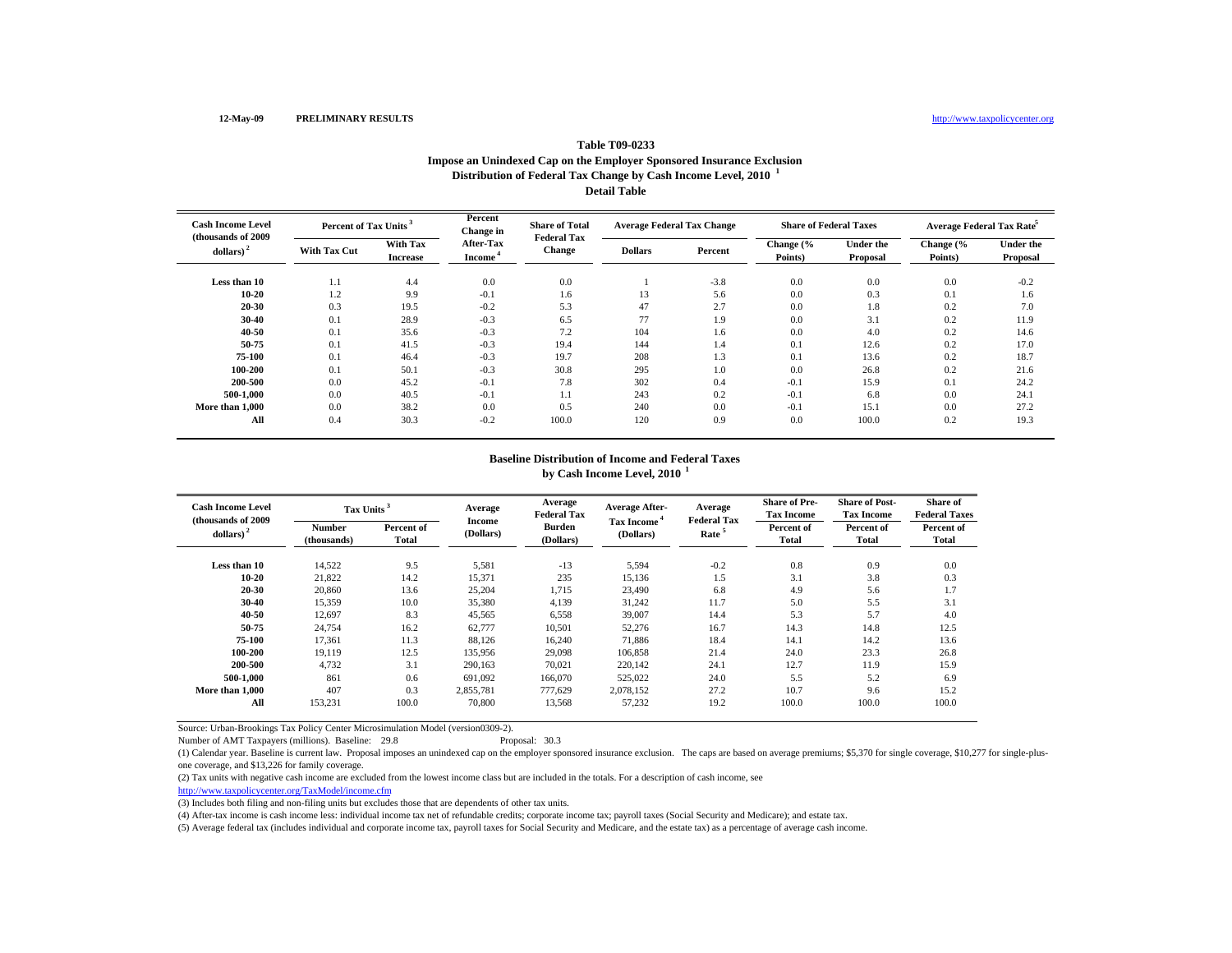# **Table T09-0233Impose an Unindexed Cap on the Employer Sponsored Insurance Exclusion Distribution of Federal Tax Change by Cash Income Level, 2010 <sup>1</sup> Detail Table - Single Tax Units**

| <b>Cash Income Level</b><br>(thousands of 2009) | Percent of Tax Units <sup>3</sup> |                             | Percent<br>Change in                    | <b>Share of Total</b><br><b>Federal Tax</b> | <b>Average Federal Tax Change</b> |         | <b>Share of Federal Taxes</b> |                              | <b>Average Federal Tax Rate<sup>5</sup></b> |                              |
|-------------------------------------------------|-----------------------------------|-----------------------------|-----------------------------------------|---------------------------------------------|-----------------------------------|---------|-------------------------------|------------------------------|---------------------------------------------|------------------------------|
| dollars)                                        | <b>With Tax Cut</b>               | With Tax<br><b>Increase</b> | <b>After-Tax</b><br>Income <sup>1</sup> | Change                                      | <b>Dollars</b>                    | Percent | Change (%<br>Points)          | <b>Under the</b><br>Proposal | Change (%<br>Points)                        | <b>Under the</b><br>Proposal |
| Less than 10                                    | 0.1                               | 4.6                         | $-0.1$                                  | 1.0                                         | 3                                 | 1.5     | 0.0                           | 0.4                          | 0.1                                         | 4.2                          |
| 10-20                                           | 0.1                               | 9.3                         | $-0.1$                                  | 5.6                                         | 15                                | 1.4     | 0.0                           | 2.7                          | 0.1                                         | 7.1                          |
| 20-30                                           | 0.0                               | 18.8                        | $-0.2$                                  | 11.5                                        | 35                                | 1.2     | 0.0                           | 6.3                          | 0.1                                         | 12.0                         |
| 30-40                                           | 0.1                               | 29.8                        | $-0.2$                                  | 12.6                                        | 59                                | 1.0     | 0.0                           | 8.1                          | 0.2                                         | 16.4                         |
| 40-50                                           | 0.0                               | 38.1                        | $-0.2$                                  | 13.5                                        | 80                                | 1.0     | 0.0                           | 9.3                          | 0.2                                         | 18.7                         |
| 50-75                                           | 0.0                               | 42.4                        | $-0.2$                                  | 31.1                                        | 114                               | 0.9     | 0.1                           | 22.5                         | 0.2                                         | 20.6                         |
| 75-100                                          | 0.0                               | 44.6                        | $-0.2$                                  | 14.3                                        | 127                               | 0.6     | 0.0                           | 14.4                         | 0.2                                         | 22.8                         |
| 100-200                                         | 0.1                               | 37.8                        | $-0.1$                                  | 8.5                                         | 103                               | 0.3     | $-0.1$                        | 16.4                         | 0.1                                         | 22.9                         |
| 200-500                                         | 0.1                               | 29.1                        | 0.0                                     | 1.6                                         | 84                                | 0.1     | 0.0                           | 8.3                          | 0.0                                         | 22.9                         |
| 500-1.000                                       | 0.0                               | 25.3                        | 0.0                                     | 0.2                                         | 58                                | 0.0     | 0.0                           | 3.5                          | 0.0                                         | 22.3                         |
| More than 1,000                                 | 0.0                               | 24.0                        | 0.0                                     | 0.1                                         | 63                                | 0.0     | $-0.1$                        | 7.8                          | 0.0                                         | 27.3                         |
| All                                             | 0.1                               | 23.5                        | $-0.2$                                  | 100.0                                       | 53                                | 0.7     | 0.0                           | 100.0                        | 0.1                                         | 19.1                         |

#### **Baseline Distribution of Income and Federal Taxes by Cash Income Level, 2010 <sup>1</sup>**

| <b>Cash Income Level</b><br>(thousands of 2009) | Tax Units <sup>3</sup> |                     | Average                    | Average<br><b>Federal Tax</b> | <b>Average After-</b>          | Average<br><b>Federal Tax</b> | <b>Share of Pre-</b><br><b>Tax Income</b> | <b>Share of Post-</b><br><b>Tax Income</b> | Share of<br><b>Federal Taxes</b> |
|-------------------------------------------------|------------------------|---------------------|----------------------------|-------------------------------|--------------------------------|-------------------------------|-------------------------------------------|--------------------------------------------|----------------------------------|
| dollars) $2$                                    | Number<br>(thousands)  | Percent of<br>Total | <b>Income</b><br>(Dollars) | <b>Burden</b><br>(Dollars)    | <b>Tax Income</b><br>(Dollars) | Rate <sup>5</sup>             | Percent of<br>Total                       | Percent of<br>Total                        | Percent of<br>Total              |
| Less than 10<br>10-20                           | 10.380                 | 15.6                | 5,484                      | 229                           | 5,255                          | 4.2<br>7.0                    | 2.0<br>7.2                                | 2.4<br>8.3                                 | 0.4                              |
| 20-30                                           | 13,463<br>11.458       | 20.2<br>17.2        | 15,268<br>25,062           | 1,070<br>2,962                | 14,197<br>22.100               | 11.8                          | 10.1                                      | 11.0                                       | 2.7<br>6.3                       |
| 30-40<br>40-50                                  | 7,593<br>5,962         | 11.4<br>9.0         | 35,413<br>45,636           | 5,749<br>8,432                | 29,664<br>37,204               | 16.2<br>18.5                  | 9.4<br>9.5                                | 9.7<br>9.6                                 | 8.1<br>9.3                       |
| 50-75<br>75-100                                 | 9,611<br>3,949         | 14.4<br>5.9         | 61,950<br>87,434           | 12,639<br>19,780              | 49,312<br>67,654               | 20.4<br>22.6                  | 20.9<br>12.1                              | 20.5<br>11.6                               | 22.5<br>14.4                     |
| 100-200<br>200-500                              | 2.905<br>674           | 4.4<br>1.0          | 134.386<br>294,856         | 30,690<br>67,345              | 103.695<br>227,511             | 22.8<br>22.8                  | 13.7<br>7.0                               | 13.0<br>6.6                                | 16.5<br>8.4                      |
| 500-1.000<br>More than 1.000                    | 124<br>56              | 0.2<br>0.1          | 694.488<br>2,777,650       | 154,859<br>756,860            | 539,630<br>2,020,789           | 22.3<br>27.3                  | 3.0<br>5.5                                | 2.9<br>4.9                                 | 3.5<br>7.9                       |
| All                                             | 66,570                 | 100.0               | 42,880                     | 8,128                         | 34,752                         | 19.0                          | 100.0                                     | 100.0                                      | 100.0                            |

Source: Urban-Brookings Tax Policy Center Microsimulation Model (version0309-2).

(1) Calendar year. Baseline is current law. Proposal imposes an unindexed cap on the employer sponsored insurance exclusion. The caps are based on average premiums; \$5,370 for single coverage, \$10,277 for single-plusone coverage, and \$13,226 for family coverage.

(2) Tax units with negative cash income are excluded from the lowest income class but are included in the totals. For a description of cash income, see

http://www.taxpolicycenter.org/TaxModel/income.cfm

(3) Includes both filing and non-filing units but excludes those that are dependents of other tax units.

(4) After-tax income is cash income less: individual income tax net of refundable credits; corporate income tax; payroll taxes (Social Security and Medicare); and estate tax.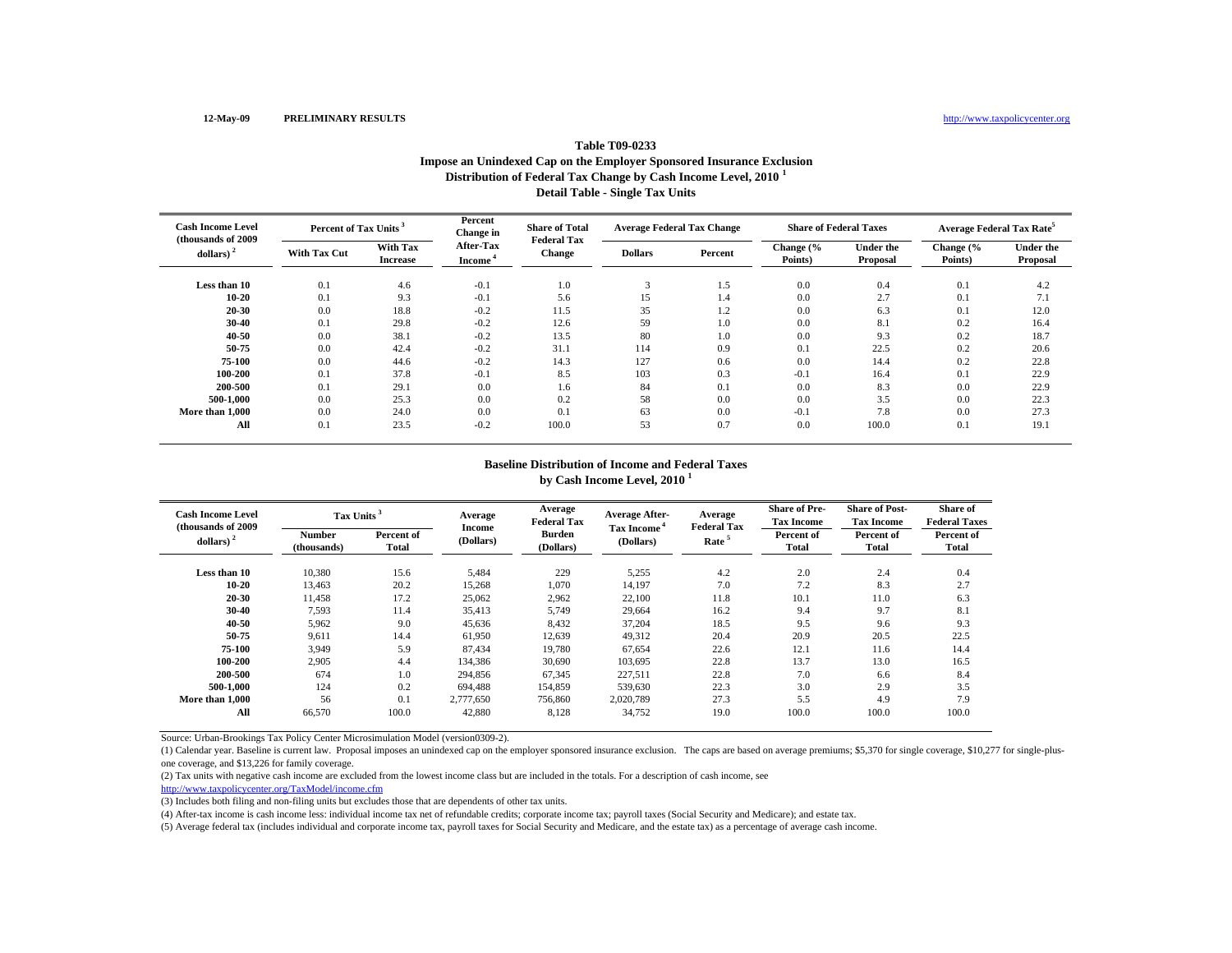# **Table T09-0233Impose an Unindexed Cap on the Employer Sponsored Insurance Exclusion Distribution of Federal Tax Change by Cash Income Level, 2010 <sup>1</sup> Detail Table - Married Tax Units Filing Jointly**

| <b>Cash Income Level</b><br>(thousands of 2009) | Percent of Tax Units <sup>3</sup> |                             | Percent<br>Change in             | <b>Share of Total</b><br><b>Federal Tax</b> | <b>Average Federal Tax Change</b> |         | <b>Share of Federal Taxes</b> |                              | <b>Average Federal Tax Rate<sup>5</sup></b> |                              |
|-------------------------------------------------|-----------------------------------|-----------------------------|----------------------------------|---------------------------------------------|-----------------------------------|---------|-------------------------------|------------------------------|---------------------------------------------|------------------------------|
| dollars)                                        | <b>With Tax Cut</b>               | With Tax<br><b>Increase</b> | After-Tax<br>Income <sup>'</sup> | <b>Change</b>                               | <b>Dollars</b>                    | Percent | Change (%<br>Points)          | <b>Under the</b><br>Proposal | Change (%<br>Points)                        | <b>Under the</b><br>Proposal |
| Less than 10                                    | 4.1                               | 6.6                         | 0.2                              | $-0.1$                                      | $-10$                             | 22.6    | 0.0                           | 0.0                          | $-0.2$                                      | $-1.0$                       |
| 10-20                                           | 1.8                               | 12.6                        | $-0.1$                           | 0.4                                         | 16                                | $-5.0$  | 0.0                           | $-0.1$                       | 0.1                                         | $-1.9$                       |
| 20-30                                           | 0.4                               | 16.7                        | $-0.2$                           | 1.6                                         | 47                                | 13.5    | 0.0                           | 0.1                          | 0.2                                         | 1.6                          |
| 30-40                                           | 0.2                               | 24.0                        | $-0.3$                           | 2.5                                         | 83                                | 4.4     | 0.0                           | 0.5                          | 0.2                                         | 5.5                          |
| 40-50                                           | 0.1                               | 31.1                        | $-0.3$                           | 4.1                                         | 130                               | 3.3     | 0.0                           | 1.1                          | 0.3                                         | 9.0                          |
| 50-75                                           | 0.1                               | 40.3                        | $-0.3$                           | 14.3                                        | 166                               | 2.0     | 0.1                           | 6.6                          | 0.3                                         | 13.5                         |
| 75-100                                          | 0.2                               | 47.9                        | $-0.3$                           | 22.4                                        | 238                               | 1.6     | 0.1                           | 12.7                         | 0.3                                         | 17.0                         |
| 100-200                                         | 0.1                               | 52.7                        | $-0.3$                           | 41.6                                        | 337                               | 1.2     | 0.1                           | 32.1                         | 0.3                                         | 21.3                         |
| 200-500                                         | 0.0                               | 48.7                        | $-0.2$                           | 10.8                                        | 344                               | 0.5     | $-0.1$                        | 19.9                         | 0.1                                         | 24.5                         |
| 500-1,000                                       | 0.0                               | 43.6                        | $-0.1$                           | 1.6                                         | 279                               | 0.2     | $-0.1$                        | 8.6                          | 0.0                                         | 24.3                         |
| More than 1,000                                 | 0.0                               | 41.2                        | 0.0                              | 0.7                                         | 275                               | 0.0     | $-0.2$                        | 18.4                         | 0.0                                         | 27.2                         |
| All                                             | 0.4                               | 39.5                        | $-0.2$                           | 100.0                                       | 207                               | 0.9     | 0.0                           | 100.0                        | 0.2                                         | 20.3                         |

#### **Baseline Distribution of Income and Federal Taxes by Cash Income Level, 2010 <sup>1</sup>**

| <b>Cash Income Level</b><br>(thousands of 2009) | Tax Units <sup>3</sup>       |                     | Average             | Average<br><b>Federal Tax</b> | <b>Average After-</b>                | Average<br><b>Federal Tax</b> | <b>Share of Pre-</b><br><b>Tax Income</b> | <b>Share of Post-</b><br><b>Tax Income</b> | Share of<br><b>Federal Taxes</b> |
|-------------------------------------------------|------------------------------|---------------------|---------------------|-------------------------------|--------------------------------------|-------------------------------|-------------------------------------------|--------------------------------------------|----------------------------------|
| dollars) $2$                                    | <b>Number</b><br>(thousands) | Percent of<br>Total | Income<br>(Dollars) | <b>Burden</b><br>(Dollars)    | Tax Income <sup>4</sup><br>(Dollars) | Rate <sup>5</sup>             | Percent of<br><b>Total</b>                | Percent of<br>Total                        | Percent of<br>Total              |
| Less than 10                                    | 1,828                        | 3.0                 | 5,005               | $-42$                         | 5,047                                | $-0.9$                        | 0.1                                       | 0.2                                        | 0.0                              |
| 10-20                                           | 3.440                        | 5.7                 | 15.831              | $-315$                        | 16.146                               | $-2.0$                        | 0.8                                       | 1.0                                        | $-0.1$                           |
| 20-30                                           | 4,298                        | 7.1                 | 25,378              | 349                           | 25,029                               | 1.4                           | 1.6                                       | 2.0                                        | 0.1                              |
| 30-40                                           | 3,781                        | 6.3                 | 35,522              | 1,881                         | 33,641                               | 5.3                           | 2.0                                       | 2.3                                        | 0.5                              |
| 40-50                                           | 3.866                        | 6.4                 | 45,551              | 3,980                         | 41,571                               | 8.7                           | 2.6                                       | 2.9                                        | 1.1                              |
| 50-75                                           | 10,737                       | 17.8                | 63,971              | 8,440                         | 55,530                               | 13.2                          | 10.0                                      | 10.9                                       | 6.6                              |
| 75-100                                          | 11.701                       | 19.4                | 88.602              | 14,793                        | 73,809                               | 16.7                          | 15.2                                      | 15.8                                       | 12.6                             |
| 100-200                                         | 15,350                       | 25.5                | 136.641             | 28,710                        | 107,932                              | 21.0                          | 30.7                                      | 30.3                                       | 32.0                             |
| 200-500                                         | 3,895                        | 6.5                 | 289,665             | 70,661                        | 219,004                              | 24.4                          | 16.5                                      | 15.6                                       | 20.0                             |
| 500-1.000                                       | 707                          | 1.2                 | 690,857             | 167,893                       | 522,964                              | 24.3                          | 7.1                                       | 6.8                                        | 8.6                              |
| More than 1,000                                 | 334                          | 0.6                 | 2,811,591           | 764,032                       | 2,047,559                            | 27.2                          | 13.7                                      | 12.5                                       | 18.5                             |
| All                                             | 60,204                       | 100.0               | 113.658             | 22,894                        | 90,763                               | 20.1                          | 100.0                                     | 100.0                                      | 100.0                            |

Source: Urban-Brookings Tax Policy Center Microsimulation Model (version0309-2).

(1) Calendar year. Baseline is current law. Proposal imposes an unindexed cap on the employer sponsored insurance exclusion. The caps are based on average premiums; \$5,370 for single coverage, \$10,277 for single-plusone coverage, and \$13,226 for family coverage.

(2) Tax units with negative cash income are excluded from the lowest income class but are included in the totals. For a description of cash income, see

http://www.taxpolicycenter.org/TaxModel/income.cfm

(3) Includes both filing and non-filing units but excludes those that are dependents of other tax units.

(4) After-tax income is cash income less: individual income tax net of refundable credits; corporate income tax; payroll taxes (Social Security and Medicare); and estate tax.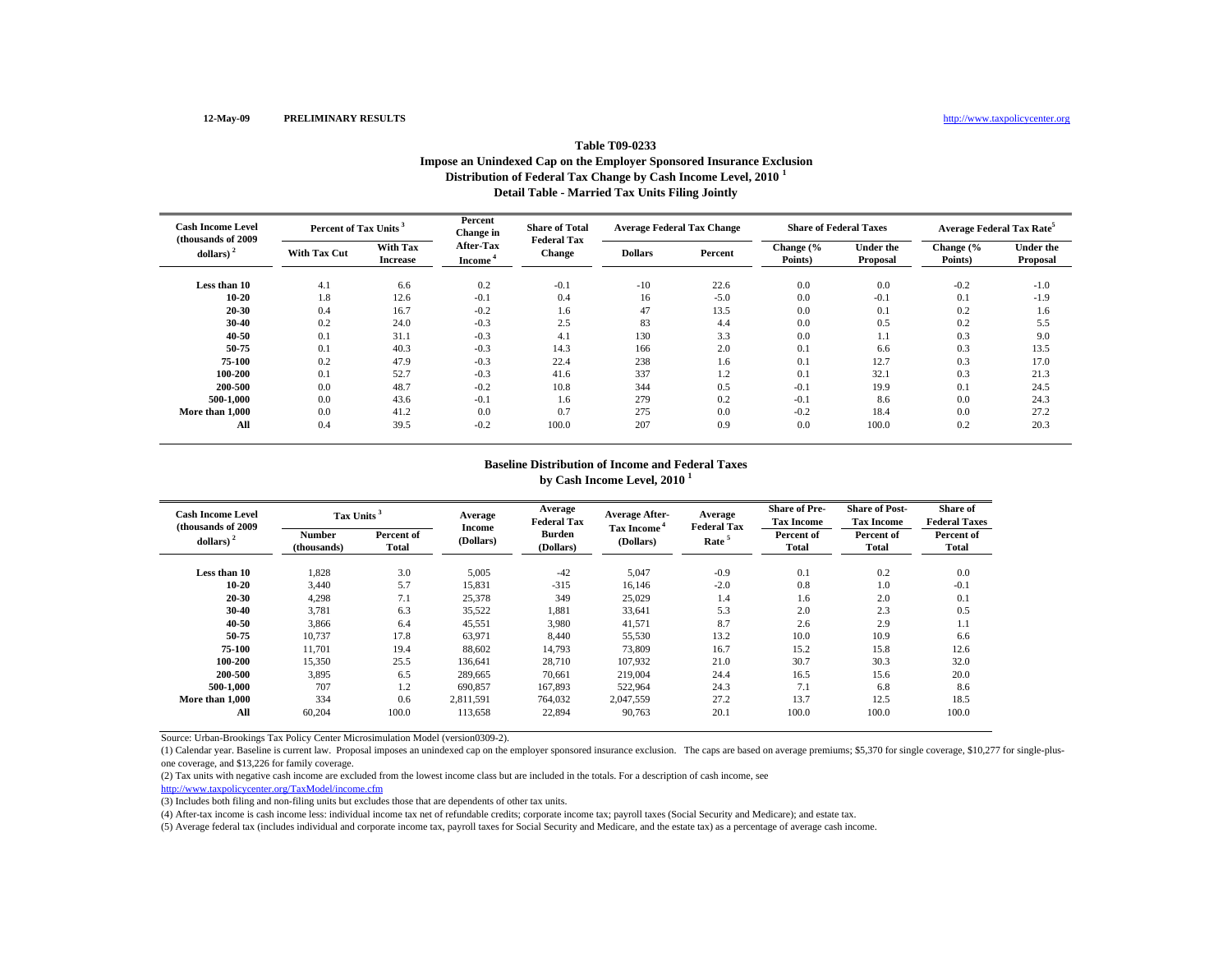## **Table T09-0233Impose an Unindexed Cap on the Employer Sponsored Insurance Exclusion Distribution of Federal Tax Change by Cash Income Level, 2010 <sup>1</sup> Detail Table - Head of Household Tax Units**

| <b>Cash Income Level</b><br>(thousands of 2009) | Percent of Tax Units <sup>3</sup> |                             | Percent<br>Change in             | <b>Share of Total</b><br><b>Federal Tax</b> | <b>Average Federal Tax Change</b> |         | <b>Share of Federal Taxes</b> |                              | <b>Average Federal Tax Rate<sup>5</sup></b> |                              |
|-------------------------------------------------|-----------------------------------|-----------------------------|----------------------------------|---------------------------------------------|-----------------------------------|---------|-------------------------------|------------------------------|---------------------------------------------|------------------------------|
| dollars)                                        | <b>With Tax Cut</b>               | With Tax<br><b>Increase</b> | After-Tax<br>Income <sup>1</sup> | <b>Change</b>                               | <b>Dollars</b>                    | Percent | Change (%<br>Points)          | <b>Under the</b><br>Proposal | Change (%<br>Points)                        | <b>Under the</b><br>Proposal |
| Less than 10                                    | 3.2                               | 1.3                         | 0.1                              | $-0.6$                                      | $-5$                              | 0.5     | 0.0                           | $-2.2$                       | $-0.1$                                      | $-18.0$                      |
| 10-20                                           | 3.9                               | 8.6                         | 0.0                              | 1.2                                         |                                   | $-0.3$  | 0.1                           | $-7.3$                       | 0.0                                         | $-12.1$                      |
| 20-30                                           | 0.7                               | 23.1                        | $-0.3$                           | 17.9                                        | 71                                | $-40.6$ | 0.3                           | $-0.4$                       | 0.3                                         | $-0.4$                       |
| 30-40                                           | 0.1                               | 30.8                        | $-0.3$                           | 19.3                                        | 104                               | 3.7     | 0.2                           | 8.9                          | 0.3                                         | 8.4                          |
| 40-50                                           | 0.3                               | 35.5                        | $-0.3$                           | 14.0                                        | 106                               | 1.8     | 0.0                           | 12.7                         | 0.2                                         | 13.0                         |
| 50-75                                           | 0.2                               | 42.3                        | $-0.3$                           | 27.4                                        | 138                               | 1.3     | $-0.1$                        | 34.0                         | 0.2                                         | 17.2                         |
| 75-100                                          | 0.0                               | 38.5                        | $-0.3$                           | 13.3                                        | 176                               | 1.0     | $-0.1$                        | 21.6                         | 0.2                                         | 20.4                         |
| 100-200                                         | 0.0                               | 42.9                        | $-0.2$                           | 6.7                                         | 178                               | 0.6     | $-0.2$                        | 18.3                         | 0.1                                         | 23.5                         |
| 200-500                                         | 0.0                               | 23.8                        | $-0.1$                           | 0.7                                         | 112                               | 0.2     | $-0.1$                        | 6.3                          | 0.0                                         | 23.3                         |
| 500-1.000                                       | 1.6                               | 25.7                        | 0.0                              | 0.1                                         | 107                               | 0.1     | 0.0                           | 2.7                          | 0.0                                         | 23.8                         |
| More than 1,000                                 | 0.0                               | 19.7                        | 0.0                              | 0.0                                         | 101                               | 0.0     | $-0.1$                        | 5.4                          | 0.0                                         | 27.8                         |
| All                                             | 1.3                               | 25.3                        | $-0.2$                           | 100.0                                       | 80                                | 1.6     | 0.0                           | 100.0                        | 0.2                                         | 12.3                         |

#### **Baseline Distribution of Income and Federal Taxes by Cash Income Level, 2010 <sup>1</sup>**

| <b>Cash Income Level</b><br>(thousands of 2009) | Tax Units <sup>3</sup>       |                            | Average             | Average<br><b>Federal Tax</b> | <b>Average After-</b>                | Average<br><b>Federal Tax</b> | <b>Share of Pre-</b><br><b>Tax Income</b> | <b>Share of Post-</b><br><b>Tax Income</b> | Share of<br><b>Federal Taxes</b> |
|-------------------------------------------------|------------------------------|----------------------------|---------------------|-------------------------------|--------------------------------------|-------------------------------|-------------------------------------------|--------------------------------------------|----------------------------------|
| dollars) $2$                                    | <b>Number</b><br>(thousands) | Percent of<br><b>Total</b> | Income<br>(Dollars) | <b>Burden</b><br>(Dollars)    | Tax Income <sup>4</sup><br>(Dollars) | Rate <sup>5</sup>             | Percent of<br>Total                       | Percent of<br>Total                        | Percent of<br>Total              |
| Less than 10                                    | 2,194                        | 9.2                        | 6,512               | $-1,166$                      | 7,677                                | $-17.9$                       | 1.5                                       | 2.0                                        | $-2.2$                           |
| 10-20                                           | 4,654                        | 19.5                       | 15,330              | $-1,863$                      | 17,193                               | $-12.2$                       | 7.4                                       | 9.4                                        | $-7.4$                           |
| 20-30                                           | 4,789                        | 20.0                       | 25,377              | $-176$                        | 25,553                               | $-0.7$                        | 12.6                                      | 14.4                                       | $-0.7$                           |
| 30-40                                           | 3,557                        | 14.9                       | 35,105              | 2,847                         | 32,259                               | 8.1                           | 12.9                                      | 13.5                                       | 8.7                              |
| 40-50                                           | 2,542                        | 10.6                       | 45,489              | 5,825                         | 39,664                               | 12.8                          | 12.0                                      | 11.9                                       | 12.7                             |
| 50-75                                           | 3,807                        | 15.9                       | 61,588              | 10,440                        | 51,148                               | 17.0                          | 24.2                                      | 22.9                                       | 34.1                             |
| 75-100                                          | 1.446                        | 6.1                        | 86,607              | 17,511                        | 69.096                               | 20.2                          | 12.9                                      | 11.7                                       | 21.7                             |
| 100-200                                         | 722                          | 3.0                        | 128.235             | 29,913                        | 98,322                               | 23.3                          | 9.6                                       | 8.4                                        | 18.5                             |
| 200-500                                         | 114                          | 0.5                        | 282,384             | 65,644                        | 216,739                              | 23.3                          | 3.3                                       | 2.9                                        | 6.4                              |
| 500-1.000                                       | 20                           | 0.1                        | 665,151             | 158,121                       | 507,031                              | 23.8                          | 1.4                                       | 1.2                                        | 2.8                              |
| More than 1.000                                 | 8                            | 0.0                        | 2,724,067           | 757.437                       | 1,966,630                            | 27.8                          | 2.4                                       | 2.0                                        | 5.5                              |
| All                                             | 23,905                       | 100.0                      | 40.468              | 4,881                         | 35,587                               | 12.1                          | 100.0                                     | 100.0                                      | 100.0                            |

Source: Urban-Brookings Tax Policy Center Microsimulation Model (version0309-2).

(1) Calendar year. Baseline is current law. Proposal imposes an unindexed cap on the employer sponsored insurance exclusion. The caps are based on average premiums; \$5,370 for single coverage, \$10,277 for single-plusone coverage, and \$13,226 for family coverage.

(2) Tax units with negative cash income are excluded from the lowest income class but are included in the totals. For a description of cash income, see

http://www.taxpolicycenter.org/TaxModel/income.cfm

(3) Includes both filing and non-filing units but excludes those that are dependents of other tax units.

(4) After-tax income is cash income less: individual income tax net of refundable credits; corporate income tax; payroll taxes (Social Security and Medicare); and estate tax.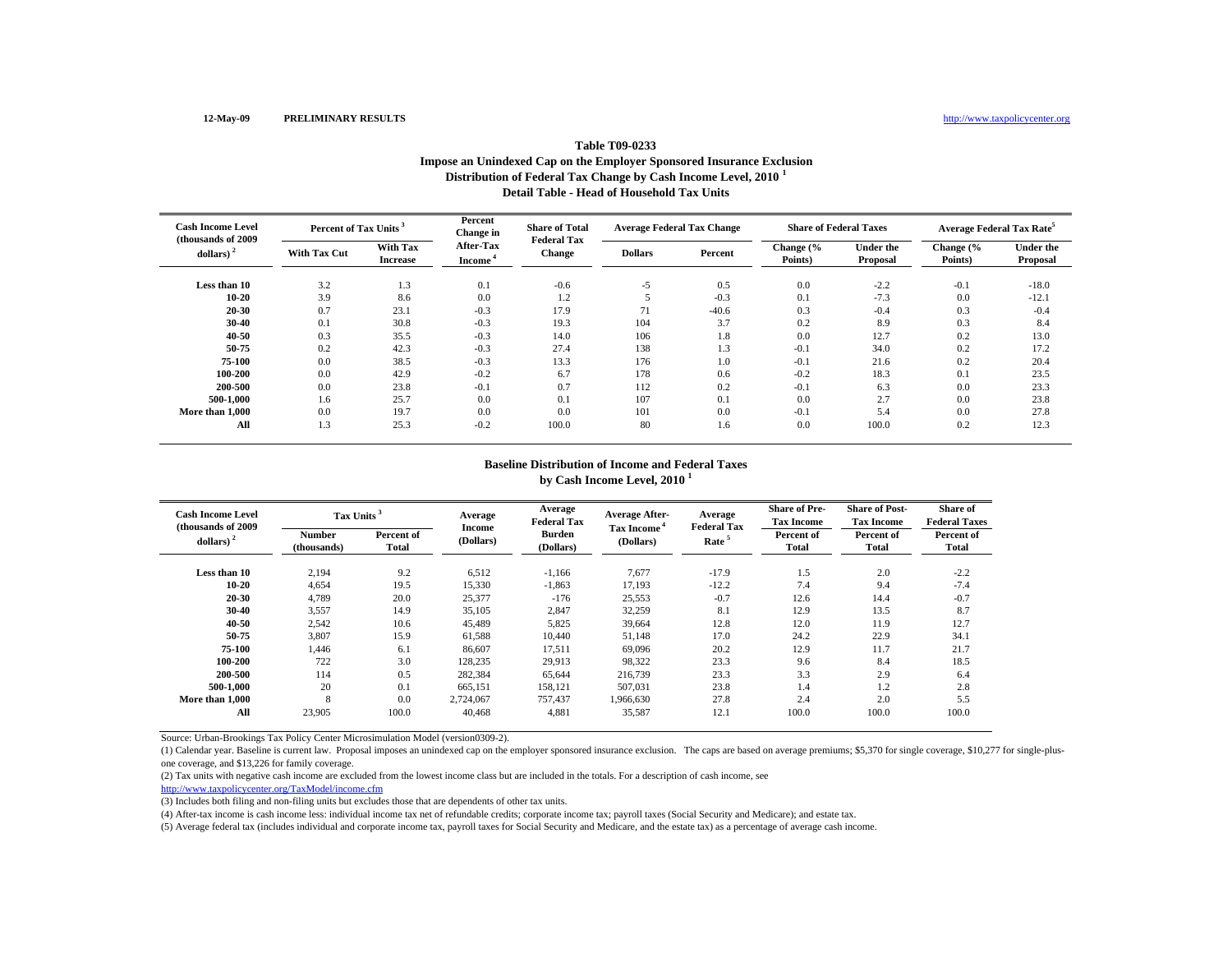#### **Table T09-0233 Impose an Unindexed Cap on the Employer Sponsored Insurance Exclusion Distribution of Federal Tax Change by Cash Income Level, 2010 <sup>1</sup> Detail Table - Tax Units with Children**

| <b>Cash Income Level</b><br>(thousands of 2009) | Percent of Tax Units |                             | Percent<br>Change in                    | <b>Share of Total</b><br><b>Federal Tax</b> | <b>Average Federal Tax Change</b> |         | <b>Share of Federal Taxes</b> |                              | Average Federal Tax Rate <sup>5</sup> |                       |
|-------------------------------------------------|----------------------|-----------------------------|-----------------------------------------|---------------------------------------------|-----------------------------------|---------|-------------------------------|------------------------------|---------------------------------------|-----------------------|
| dollars) <sup>2</sup>                           | <b>With Tax Cut</b>  | With Tax<br><b>Increase</b> | <b>After-Tax</b><br>Income <sup>*</sup> | <b>Change</b>                               | <b>Dollars</b>                    | Percent | Change (%<br>Points)          | <b>Under the</b><br>Proposal | Change (%<br>Points)                  | Under the<br>Proposal |
| Less than 10                                    | 5.5                  | 1.6                         | 0.2                                     | $-0.4$                                      | $-15$                             | 1.1     | 0.0                           | $-0.5$                       | $-0.2$                                | $-22.4$               |
| $10 - 20$                                       | 4.8                  | 9.4                         | 0.0                                     | 0.2                                         |                                   | $-0.2$  | 0.0                           | $-1.7$                       | 0.0                                   | $-17.1$               |
| 20-30                                           | 0.8                  | 21.6                        | $-0.3$                                  | 4.5                                         | 76                                | $-6.7$  | 0.1                           | $-0.7$                       | 0.3                                   | $-4.2$                |
| 30-40                                           | 0.2                  | 29.6                        | $-0.4$                                  | 5.8                                         | 118                               | 6.4     | 0.1                           | 1.1                          | 0.3                                   | 5.5                   |
| 40-50                                           | 0.3                  | 36.1                        | $-0.4$                                  | 6.2                                         | 145                               | 3.0     | 0.0                           | 2.5                          | 0.3                                   | 10.8                  |
| 50-75                                           | 0.1                  | 44.5                        | $-0.3$                                  | 16.2                                        | 183                               | 2.0     | 0.1                           | 9.9                          | 0.3                                   | 15.0                  |
| 75-100                                          | 0.2                  | 52.4                        | $-0.4$                                  | 20.7                                        | 277                               | 1.8     | 0.1                           | 14.0                         | 0.3                                   | 18.0                  |
| 100-200                                         | 0.0                  | 58.2                        | $-0.4$                                  | 35.9                                        | 394                               | 1.3     | 0.0                           | 32.3                         | 0.3                                   | 22.1                  |
| 200-500                                         | 0.0                  | 53.9                        | $-0.2$                                  | 9.1                                         | 411                               | 0.6     | $-0.1$                        | 19.1                         | 0.1                                   | 25.6                  |
| 500-1.000                                       | 0.1                  | 50.2                        | $-0.1$                                  | 1.3                                         | 340                               | 0.2     | $-0.1$                        | 7.8                          | 0.1                                   | 25.5                  |
| More than 1,000                                 | 0.0                  | 47.8                        | 0.0                                     | 0.6                                         | 338                               | 0.0     | $-0.2$                        | 16.1                         | 0.0                                   | 28.8                  |
| All                                             | 1.0                  | 37.7                        | $-0.3$                                  | 100.0                                       | 193                               | 1.2     | 0.0                           | 100.0                        | 0.2                                   | 19.1                  |

## **Baseline Distribution of Income and Federal Taxesby Cash Income Level, 2010 <sup>1</sup>**

| <b>Cash Income Level</b><br>(thousands of 2009) | Tax Units <sup>3</sup>       |                     | Average                    | Average<br><b>Federal Tax</b> | <b>Average After-</b>                | Average<br><b>Federal Tax</b> | <b>Share of Pre-</b><br><b>Tax Income</b> | <b>Share of Post-</b><br><b>Tax Income</b> | <b>Share of</b><br><b>Federal Taxes</b> |
|-------------------------------------------------|------------------------------|---------------------|----------------------------|-------------------------------|--------------------------------------|-------------------------------|-------------------------------------------|--------------------------------------------|-----------------------------------------|
| dollars) <sup>2</sup>                           | <b>Number</b><br>(thousands) | Percent of<br>Total | <b>Income</b><br>(Dollars) | <b>Burden</b><br>(Dollars)    | Tax Income <sup>4</sup><br>(Dollars) | Rate                          | Percent of<br><b>Total</b>                | Percent of<br>Total                        | Percent of<br>Total                     |
| Less than 10                                    | 2,636                        | 5.4                 | 6,222                      | $-1,381$                      | 7,603                                | $-22.2$                       | 0.4                                       | 0.6                                        | $-0.5$                                  |
| $10 - 20$                                       | 5,188                        | 10.6                | 15,502                     | $-2,652$                      | 18,154                               | $-17.1$                       | 1.9                                       | 2.8                                        | $-1.7$                                  |
| 20-30                                           | 5,640                        | 11.5                | 25,453                     | $-1,134$                      | 26,587                               | $-4.5$                        | 3.4                                       | 4.4                                        | $-0.8$                                  |
| 30-40                                           | 4,655                        | 9.5                 | 35,329                     | 1,837                         | 33,492                               | 5.2                           | 3.9                                       | 4.6                                        | 1.1                                     |
| 40-50                                           | 4,040                        | 8.2                 | 45,565                     | 4,772                         | 40,793                               | 10.5                          | 4.4                                       | 4.8                                        | 2.4                                     |
| 50-75                                           | 8,401                        | 17.1                | 63,085                     | 9,283                         | 53,802                               | 14.7                          | 12.6                                      | 13.3                                       | 9.8                                     |
| 75-100                                          | 7,072                        | 14.4                | 88,185                     | 15,556                        | 72,628                               | 17.6                          | 14.9                                      | 15.1                                       | 13.9                                    |
| 100-200                                         | 8,636                        | 17.6                | 136,045                    | 29,610                        | 106,436                              | 21.8                          | 28.0                                      | 27.0                                       | 32.3                                    |
| 200-500                                         | 2.094                        | 4.3                 | 286,217                    | 72,825                        | 213.392                              | 25.4                          | 14.3                                      | 13.1                                       | 19.2                                    |
| 500-1.000                                       | 358                          | 0.7                 | 685,931                    | 174.790                       | 511.141                              | 25.5                          | 5.8                                       | 5.4                                        | 7.9                                     |
| More than 1.000                                 | 156                          | 0.3                 | 2.881.627                  | 828,884                       | 2,052,744                            | 28.8                          | 10.7                                      | 9.4                                        | 16.3                                    |
| All                                             | 49,010                       | 100.0               | 85,705                     | 16,176                        | 69,529                               | 18.9                          | 100.0                                     | 100.0                                      | 100.0                                   |

Source: Urban-Brookings Tax Policy Center Microsimulation Model (version0309-2).

Note: Tax units with children are those claiming an exemption for children at home or away from home.

(1) Calendar year. Baseline is current law. Proposal imposes an unindexed cap on the employer sponsored insurance exclusion. The caps are based on average premiums; \$5,370 for single coverage, \$10,277 for single-plusone coverage, and \$13,226 for family coverage.

(2) Tax units with negative cash income are excluded from the lowest income class but are included in the totals. For a description of cash income, see

http://www.taxpolicycenter.org/TaxModel/income.cfm

(3) Includes both filing and non-filing units but excludes those that are dependents of other tax units.

(4) After-tax income is cash income less: individual income tax net of refundable credits; corporate income tax; payroll taxes (Social Security and Medicare); and estate tax.